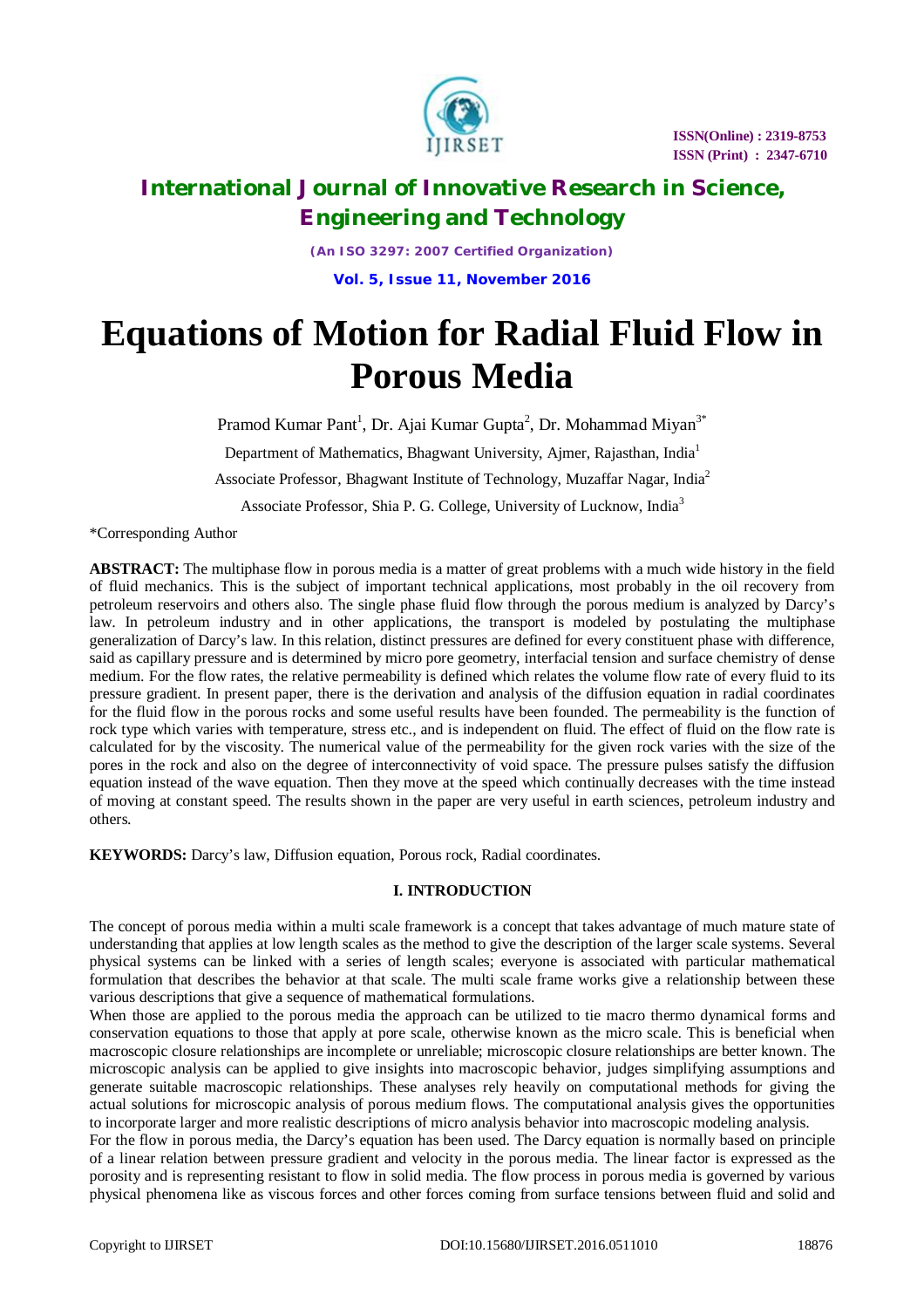

*(An ISO 3297: 2007 Certified Organization)*

### **Vol. 5, Issue 11, November 2016**

also surface tensions between the different phases of fluid. The flow process is involved in principle modeled by use of momentum equation, but it takes more simulation analysis to solve momentum equation in place of the Darcy's equation. Due to this reason the Darcy's equation is much commonly used in the simulations of fluid flow through porous media.

#### **II. GOVERNING LAWS AND EQUATIONS**

The basic law for governing the fluid flow through porous media is the Darcy's law that was given by the Henry Darcy in 1856 by the experiments on vertical water filtration through the sand beds. The thorough study related to diffusion was performed by R. W Zimmerman in 2002 [14]. The Darcy had given the equation as follows:

$$
Q = \frac{CA \Delta (P - \rho g z)}{L} \tag{1}
$$

Where

 $P =$  pressure  $[Pa]$ 

 $\rho =$  density  $[kg/m^3]$ 

 $g =$  gravitational acceleration  $[m/s^2]$ 

*z* = vertical coordinate (measured downwards) [*m*]

 $L =$  length of sample  $[m]$ 

 $Q =$  volumetric flow rate  $[m^3/s]$ 

*C* = constant of proportionality  $[m^2/Pa \ s]$ 

 $A = \text{cross-sectional area of sample } [m^2]$ 

The consistent set of units was used in Darcy's law like SI units, C.G.S. units etc. In the oil industry it is generally use "oilfield units", that are inconsistent. The Darcy's law is same as other linear transport laws in mathematical manner, such as Ohm's law for the electrical conduction, Fick's law for the solute diffusion and Fourier's law for the heat conduction. By the laws of fluid mechanics we know that Bernoulli's equation is as follows:

$$
\frac{P}{\rho} - g z + \frac{V^2}{2} = \frac{1}{\rho} \left( P - \rho g z + \rho \frac{v^2}{2} \right)
$$
\n(2)

where  $P/\rho$  is related to enthalpy per unit mass,  $g \, z$  is gravitational energy per unit mass,  $v^2/2$  is kinetic energy per unit mass. But the fluid velocities in the reservoir are small so the third term will be negligible. And we can see that the term  $(P - \rho g z)$  represents an energy type term. So it seems reasonable that fluid can flow from the regions of higher energy to lower energy so the driving force for the flow must be the gradient of  $(P - \rho g z)$ . But due to the Darcy's theory, it has been found that all the factors are equal, *Q* varies inversely to fluid viscosity. It is now suitable to factor out the term  $\mu$ , and put  $C = k/\mu$ , where *k* is known as permeability. By taking the volumetric flow per unit area, i. e.,  $q = Q/A$ . Hence the Darcy's law can be shown as:

$$
q = \frac{Q}{A} = \frac{k \Delta (P - \rho g z)}{\mu L}
$$
 (3)

Where flux q has the dimensions of  $[m/s]$ . It is now easier to say of the units as  $[m^3/m^2s]$ .

For the transient processes in which flux varies from point to point, we can show a differential form of the Darcy's law. In vertical direction, this equation can be shown as:

$$
q_v = \frac{Q}{A} = -\frac{k}{\mu} \frac{d(P - \rho gz)}{dz} \tag{4}
$$

Where suffix  $v$  is using for vertical flow. The negative sign is taken due to the fluid flows in direction from higher potential to lower potential. The differential form of the Darcy's law for one dimensional horizontal flow will be

$$
q_h = \frac{Q}{A} = -\frac{k}{\mu} \frac{d(P - \rho gz)}{dx} = -\frac{k}{\mu} \frac{dP}{dz}
$$
 (5)

Where suffix  $v$  is taken for vertical flow. In many rocks the permeability  $k_h$  in horizontal plane is different from the vertical permeability,  $k_v$ ; in these cases,  $k_h > k_v$ . The permeabilities in the two orthogonal directions within the horizontal plane have some difference. Then in that course we will generally take:  $k_h = k_v$ . The permeability is some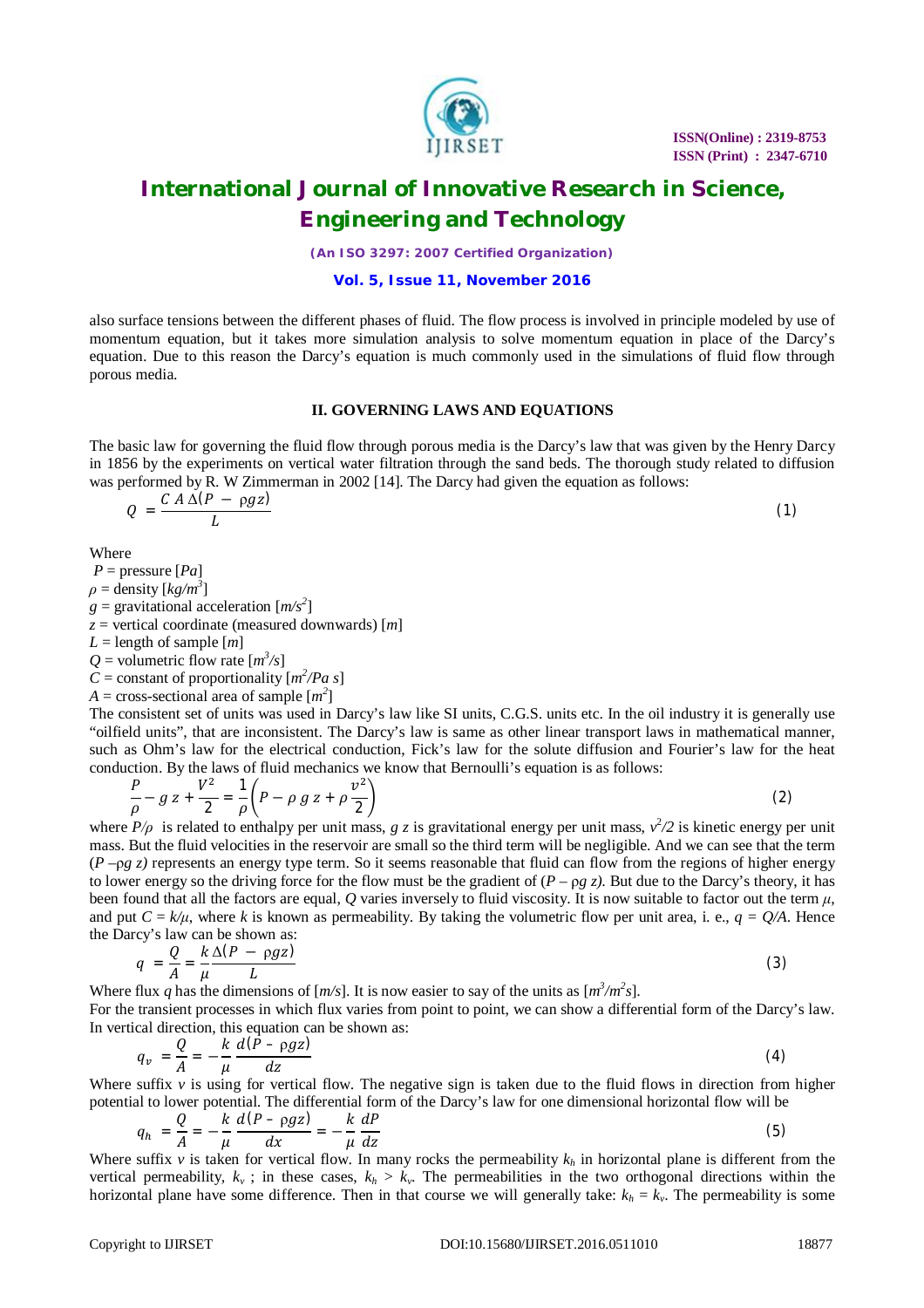

*(An ISO 3297: 2007 Certified Organization)*

### **Vol. 5, Issue 11, November 2016**

function of rock type and varies with temperature, stress etc., but it is independent of the fluid; the effect of the fluid due to flow rate is accounted for by the viscosity term in the above equations. The permeability has units of  $m^2$ , but in the mathematical sense it is commonly use as "Darcy" units, defined as:

$$
1Darcy = 0.987 \times 10^{-12} \text{ m}^2 \approx 10^{-12} \text{ m}^2
$$

The Darcy unit is defined in such a way that a rock having the permeability of 1 *Darcy* would transmit 1 c.c. of the water with viscosity 1 *cP* per second, through the region of 1 sq. cm. cross-sectional area, if pressure drop along the direction of flow were 1 *atm* per cm. Many soils and sands that analyzers must deal with have permeabilities on the order of a few *Darcies*. The main purpose of the "*Darcy*" definition was to avoid the need for using small prefixes like  $10^{-12}$  etc. But a Darcy is like a round number in SI units, so conversion between the two is very easy. The numerical value of *k* for the given rock depends on size of pores in the rock, *d* on the degree of interconnectivity of the void space. So that

### $k \approx d^2/1000$

where *d* is the diameter of the pores. The permeabilities of various types of soils and rocks vary over many orders of magnitude. Then the permeabilities of petroleum reservoir rocks lie in the range of 0.001-1.0 *Darcies*. So it is suitable to refer the permeability of the reservoir rocks in the units of "*milliDarcies*" (*mD*) that equal 0.001 *Darcies*. In many reservoirs, the permeability is mainly due to an interconnected network of the fractures. The permeabilities of the fractured rocks lie in the range 1 *mD* to 10 *Darcies*. In the fractured reservoir, the reservoir scale permeability is not much related to core scale permeability, so that anyone can measure it.

If the fluid is in the static equilibrium then we have  $q = 0$ , hence the differential equation can be written as:

$$
\frac{d(P - \rho gz)}{dx} = 0 \Rightarrow P - \rho gz = \text{constant}
$$
 (6)

If we put *z =* 0 i.e., at sea level, where fluid pressure is equal to atmospheric pressure, then we can write  $P_s = P_a + \rho g z$  (7)

where  $P_s$ ,  $P_a$  show the static pressure and atmospheric pressure respectively. But we always observe the pressure above the atmospheric pressure, so we can neglect the atmospheric pressure  $P_a$  in above equation (7). We can found by comparing equation (7) with equation (4) that only pressure above and beyond the static pressure given by equation (2) plays an important role in the derivation of flow. So the term *ρgz* is not of any use, as it only contributes to the static pressure and but does not play a role to driving force for flow. Then after neglecting the said term, the equation for correct pressure can be written as:

So the Darcy's law in terms of corrected pressure for the horizontal flow can be written as:  
\n
$$
q = \frac{Q}{A} = -\frac{k}{\mu} \frac{dP_c}{dx}
$$
\n(9)

Instead by using sea level i.e.,  $z = 0$ , we can also take  $z=z_0$  as a datum i.e., the amounts of initial oil in place lie above and below *z*=*zo*. So we have

 $P_c = P - \rho g (z - z_o)$  (10)

The choice of datum level is immaterial; it means that it gives a constant term to corrected pressure so it does not contribute to pressure gradient. The pressure  $P_c$  defined in the equation (10) can be interpreted as pressure of a analytical fluid at the depth  $z=z<sub>o</sub>$  that will be in the equilibrium with fluid and exists at actual pressure at depth  $z$ . The Darcy's law is supposed to be macroscopic law that is intended to be meaningful over regions that are much bigger than the size of the single pore. Now we can discuss about the permeability at the point in the reservoir, we cannot be referring to the permeability at the mathematically infinitesimal point since the given point can be in a sand grain and not in the pore space. The permeability property is now defined for a porous medium, not for the single pore. So the permeability is property that is in a meaning of the averaged out on the certain region of space surrounded by the point (*x, y, z*). Now the region must be sufficiently big to encompass a significant number of pores. The pressure *P* that is used in Darcy's law is mainly an average pressure taken on the small region of space.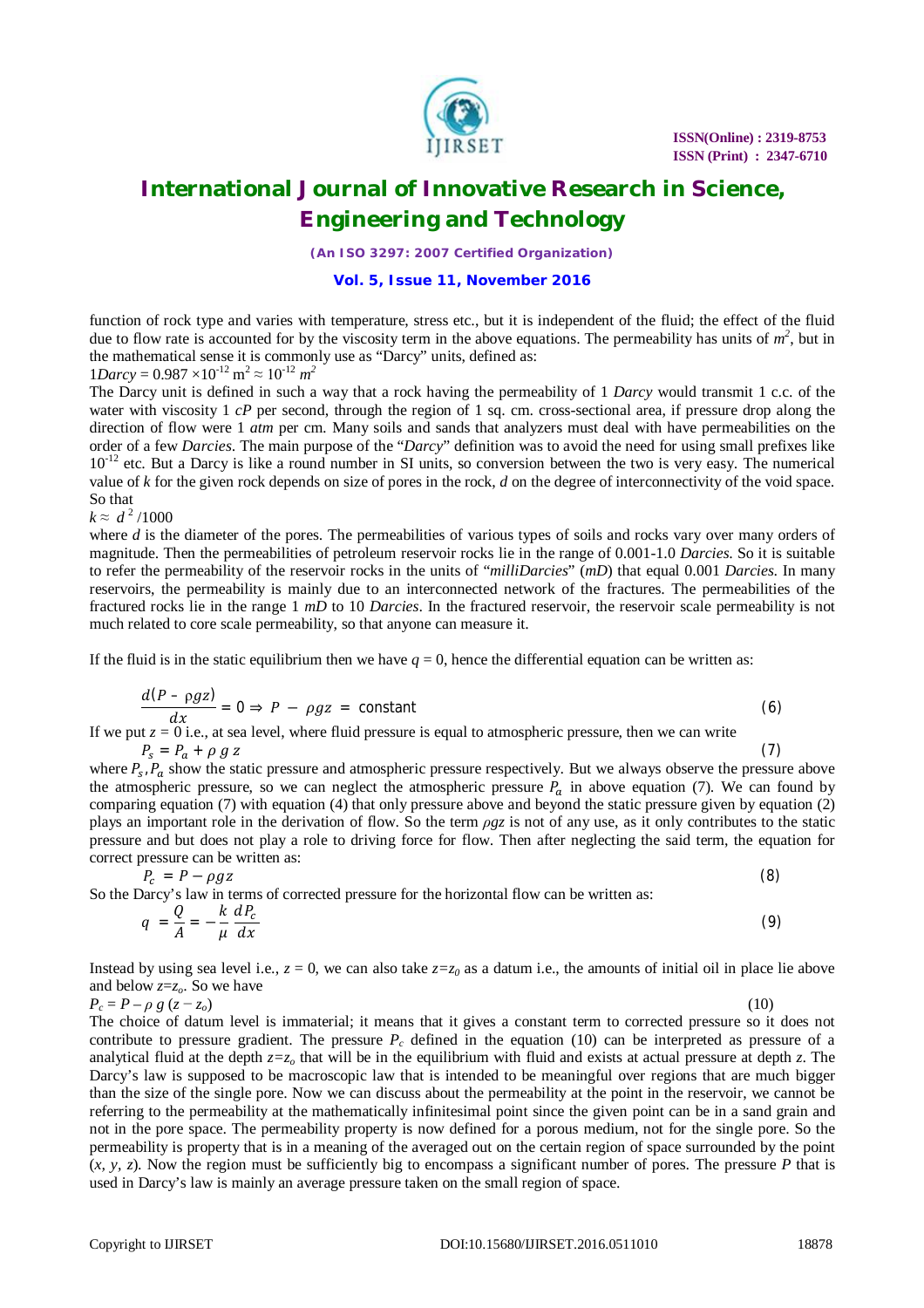

*(An ISO 3297: 2007 Certified Organization)*

### **Vol. 5, Issue 11, November 2016**

The Darcy's law does not give a sufficient information to calculate time-dependent i.e., transient problems that involving the subsurface flow. So to find out the complete governing equation that applies to these types of problems, we can first derive the mathematical expression for the principle of mass conservation. The mass conservation equation states the balance between rate of change of mass in an arbitrary volume and inflow of the mass through the boundary surface area. In the integral form we can write this as follows:

$$
\frac{\partial}{\partial t} \iiint \rho \, \phi \, dV + \iint \rho \, \bar{v} \cdot \bar{n} \, dS = \iiint q \, dV \tag{11}
$$

In the above equation the double and triple integrals are taken over the surface and the volume respectively and  $\bar{v}$ ,  $\bar{n}$ ,  $\rho$ ,  $q$  and  $\phi$  represent the velocity vector, unit normal vector, fluid density, external mass flow rate and porosity respectively. The right hand side term of equation (11) can be changed into the volume integral form by using the Gauss' divergence theorem as:

$$
\iint \rho \,\bar{v}.\,\bar{n} \,dS = \iiint \nabla \cdot (\rho \,v) \,dV \tag{12}
$$

So for a fixed control volume, the integral form of conservation law can be

$$
\iiint \left[ \frac{\partial (\rho \phi)}{\partial t} + \nabla \phi \right] dV
$$
\n(13)

Now the differential form of the mass conservation equation can be written in the coordinate invariant form as:  $\partial(n, \phi)$ 

$$
\frac{\partial \Phi}{\partial t} + \nabla \cdot (\rho \, \vec{v}) = q \tag{14}
$$

For the multiphase phase flow, it is necessary to account for saturation of each phase. So that the equation (14) within the every phase  $\alpha$  can be written as:

$$
\frac{\partial (\rho_{\alpha} S_{\alpha} \phi)}{\partial t} + \nabla \phi_{\alpha} \, \bar{v}_{\alpha}) = q_{\alpha} \tag{15}
$$

#### **III. DIFFUSION EQUATION IN RADIAL COORDINATES**

The transient flow of a fluid through a porous medium is governed by a certain type of partial differential equation known as a diffusion equation. The detailed derivation and discussion related to diffusion was given by R. W. Zimmerman in 2002 [14] *i.e.,* discussed in this paper as follows. So to derive the equation, we combine Darcy's law with the law of mass conservation and an equation that describes the process for which the fluid is stored inside a porous rock. Now using the differentiation for the product function  $(\rho \phi)$ , we get

$$
D(\rho \phi) = \rho D\phi + \phi D\rho, D \equiv \frac{d}{dt}
$$
  
\n
$$
= \rho \frac{d\phi}{dP} \frac{dP}{dt} + \phi \frac{d\rho}{dP} \frac{dP}{dt}
$$
  
\n
$$
= \phi \left[ \left( \frac{1}{\phi} \frac{d\phi}{dP} \right) \frac{dP}{dt} + \rho \left( \frac{1}{\rho} \frac{d\rho}{dP} \right) \frac{dP}{dt} \right]
$$
\n
$$
= \phi D(\rho)
$$
\n(17)

$$
D(\rho \phi) = \rho \phi \left( c_R + c_f \right) D(P) \tag{17}
$$

where  $c_{R_1}$ ,  $c_f$  are the compressibility of the rock and the fluid respectively. The equation for mass conservation for the fluid flow is taken as:

$$
-\frac{d(\rho q)}{dr} = \frac{d(\rho \phi)}{dt}
$$
 (18)

dx dt By using the Darcy's law, we have

$$
-\frac{d(\rho q)}{dx} = -\frac{d}{dx}\left[-\frac{\rho k}{\mu}\frac{dP}{dx}\right]
$$

$$
-\frac{d(\rho q)}{dx} = \frac{k}{\mu}\left[\rho\frac{d^2 P}{dx^2} + \frac{d\rho}{dx}\frac{dP}{dx}\right]
$$

$$
-\frac{d(\rho q)}{dx} = \frac{k}{\mu}\left[\rho\frac{d^2 P}{dx^2} + \frac{d\rho}{dP}\frac{dP}{dx}\frac{dP}{dx}\right]
$$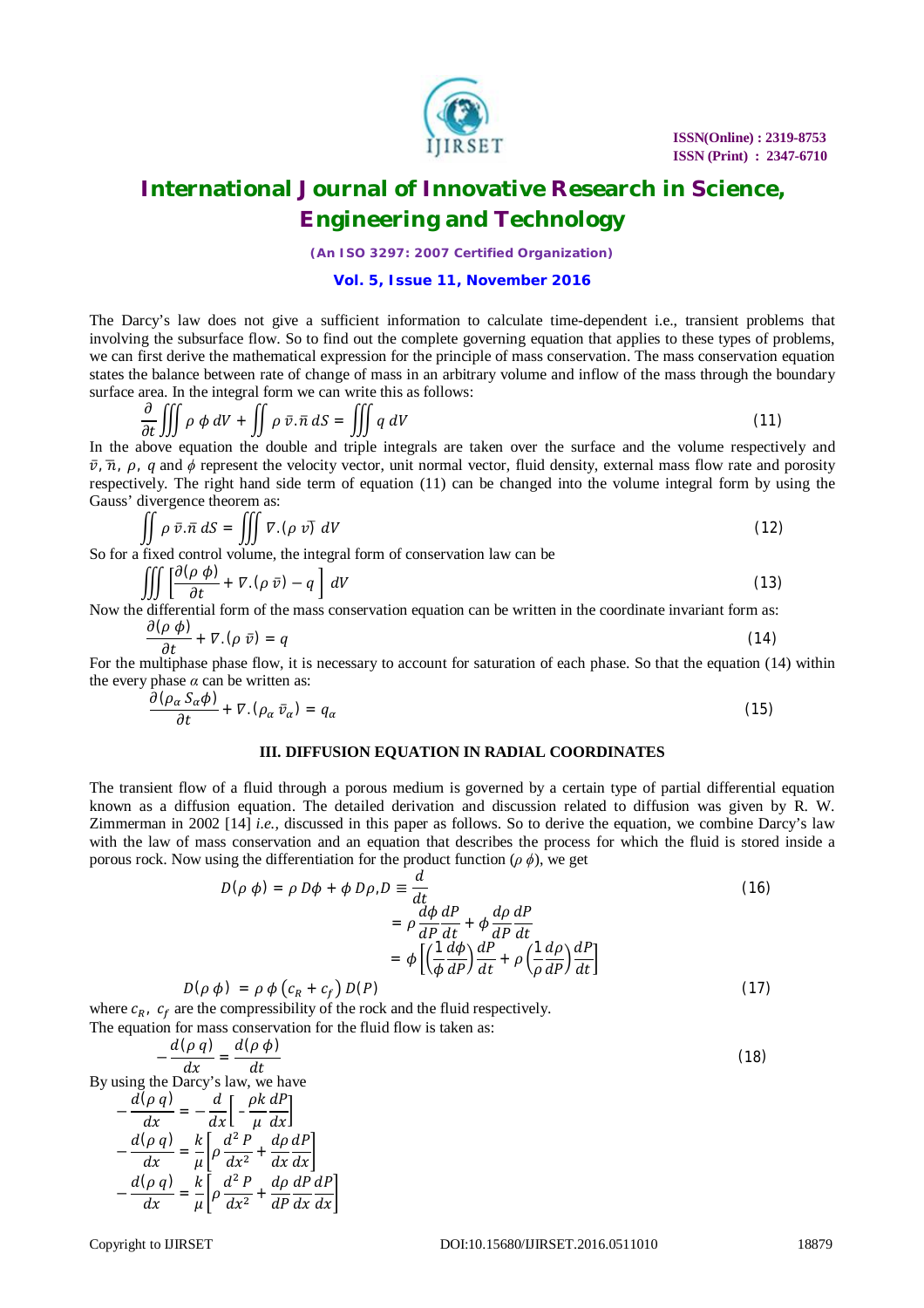

*(An ISO 3297: 2007 Certified Organization)*

**Vol. 5, Issue 11, November 2016**

$$
-\frac{d(\rho \ q)}{dx} = \frac{k\rho}{\mu} \left[ \frac{d^2 P}{dx^2} + \frac{1}{\rho} \frac{d\rho}{dP} \left( \frac{dP}{dx} \right)^2 \right]
$$

$$
-\frac{d(\rho \ q)}{dx} = \frac{k\rho}{\mu} \left[ \frac{d^2 P}{dx^2} + c_f \left( \frac{dP}{dx} \right)^2 \right]
$$
  
From the equations (17) and (19), we get

$$
\frac{d^2 P}{dx^2} + c_f \left(\frac{dP}{dx}\right)^2 = \frac{1}{K} \rho \phi \left(c_R + c_f\right) D(P) \tag{20}
$$

But we know that,

$$
\frac{d^2 P}{dx^2} \gg c_f \left(\frac{dP}{dx}\right)^2
$$

On neglecting the term 
$$
c_f \left(\frac{dP}{dx}\right)^2
$$
, *i. e.*

$$
c_f \left(\frac{dP}{dx}\right)^2 \approx c_f \left[\frac{\mu Q}{2\pi k HR}\right]^2\tag{21}
$$

$$
\frac{d^2 P}{dx^2} \approx \frac{\mu Q}{2\pi k H R^2}
$$
 (22)

So we can neglect the nonlinear term in equation (20), we get the diffusion equation as given

$$
\frac{dP}{dt} = \frac{K}{\phi \mu (c_{\phi} + c_{f})} \frac{d^{2}P}{dx^{2}}
$$
\n(23)

where  $(c_{\phi} + c_{f}) = c$  is the total compressibility.

The parameter which governs the rate at which fluid pressure diffuses through the rock is the hydraulic diffusivity  $D_H$ , that is defined by  $\mathbf{L}$ 

$$
D_H = \frac{\kappa}{\phi \mu \left(c_{\phi} + c_f\right)}\tag{24}
$$

The distance *d* at which a pressure disturbance will travel during an elapsed time *t* is given as

$$
d = \sqrt{4 D_H t} \tag{25}
$$

For the multi-phase flow if we have assume that the pores of the rock are filled with two components, oil and water, and often also contain some hydrocarbons in the gaseous phase. So we have to find the governing flow equations for an oil and water system, in the general form. From the rock properties module that Darcy's law can be generalized for two-phase flow by including a relative permeability factor for each phase, we have

$$
q_w = \frac{-kk_{rw}}{\mu_w} \frac{dP_w}{dx}
$$
  
\n
$$
q_o = \frac{-kk_{ro}}{\mu_o} \frac{dP_o}{dx}
$$
\n(26)

where the subscripts  $w$  and  $o$  are used for oil and water respectively. The two relative permeability functions are supposed to be known functions of the phase saturations. For the oil-water system, the two saturations are necessarily related to each other by the relationship

$$
S_w + S_o = 1 \tag{28}
$$

The pressures in the two phases at every point in the reservoir must be different. If the reservoir is oil-wet then the two pressures will be given by

$$
P_o - P_w = P_c S_o \tag{29}
$$

where the capillary pressure  $P_c$  is given by the rock-dependent function of oil saturation.

But the volume of the oil in a given region is equal to the total pore volume multiplied by the oil saturation then by the equations of the conservation of mass for the two phases can be written by inserting a saturation factor in the storage term as given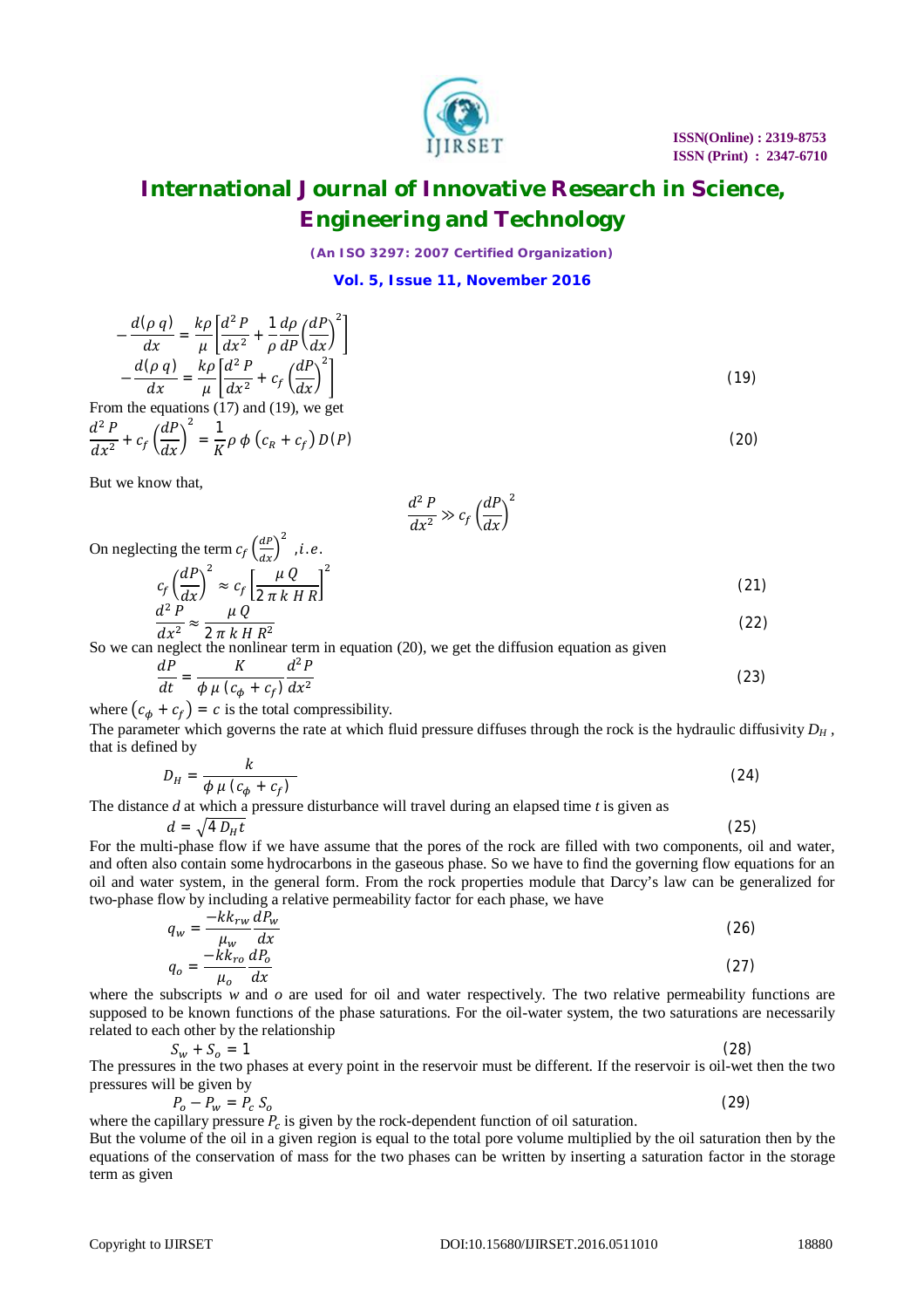

*(An ISO 3297: 2007 Certified Organization)*

**Vol. 5, Issue 11, November 2016**

$$
-\frac{d(\rho_0 q_0)}{dx} = \frac{d(\phi \rho_0 S_0)}{dt}
$$
  

$$
-\frac{d(\rho_w w)}{dx} = \frac{d(\phi \rho_w S_w)}{dt}
$$
 (30)

The densities of the two phases are related to their respective phase pressures with the equation of state as given by

$$
\rho_0 = \rho_0(\tilde{P}_0) \tag{32}
$$
\n
$$
\rho_w = \rho_w(P_w) \tag{33}
$$

where the temperature are taken as constant.

Lastly, the porosity must be the function of the phase pressures *Po* and *Pw*. The above two pressures independently affect the porosity. Now, the capillary pressure  $P_c$  is generally small so that

$$
Po \approx PW
$$

From which we can use the pressure-porosity relationship that would be obtained under single-phase conditions, *i.e.,*  $\phi = \phi(P_0)$ )  $(34)$ 

If the fluid is taken as slightly compressible or if the pressure variations are small then the equations of state are written as

$$
\rho(P_o) = \rho_{0i} [1 + c_o (P_o - P_{oi})]
$$
\n(35)

where the subscript "*i*" is used for the initial state, and the compressibility  $c<sub>o</sub>$  is taken as a constant.

In the field of engineering there is much interest in the case of fluid flow towards a well, in which case it is more convenient to use the cylindrical (radial) coordinates in the place of Cartesian coordinates. To derive the diffusion equation in radial coordinates, it is considered that the fluid flowing radially towards (or away from) a vertical well, in the radially symmetric manner. Now replace *x* with *R*, and taking  $A(R) = 2 \pi R H$ :



Fig.1 (A region used in deriving the diffusion equation in radial coordinates)

 $[2 \pi RH \rho(R) q(R) - 2 \pi(R + \delta R) H \rho(R + \delta R) q(R + \delta R)] \delta t = m(t + \delta t) - m(t)$  (36) Now dividing the above equation by  $\delta t$ , and taking limit as  $\delta t \rightarrow 0$ , we have

 $2 \pi H [R \rho(R) q(R) - (R + \delta R) \rho(R + \delta R) q(R + \delta R)] = dm/dt$  (37)

On the right-hand side:

$$
M = \rho \varphi V = \rho \varphi 2 \pi H R \delta R \tag{38}
$$

$$
\frac{Dm}{dt} = \frac{d(\rho \varphi 2 \pi HR \delta R)}{dt}
$$

$$
\frac{Dm}{dt} = 2 \pi HR \frac{d(\rho \varphi)}{dt} \delta R
$$
(39)

Equate eqs. (37) and (39), divide by  $\delta R$ , and taking  $\delta R \rightarrow 0$ , we have

$$
-\frac{d(\rho q R)}{dR} = \frac{R d(\rho \varphi)}{dt}
$$
(40)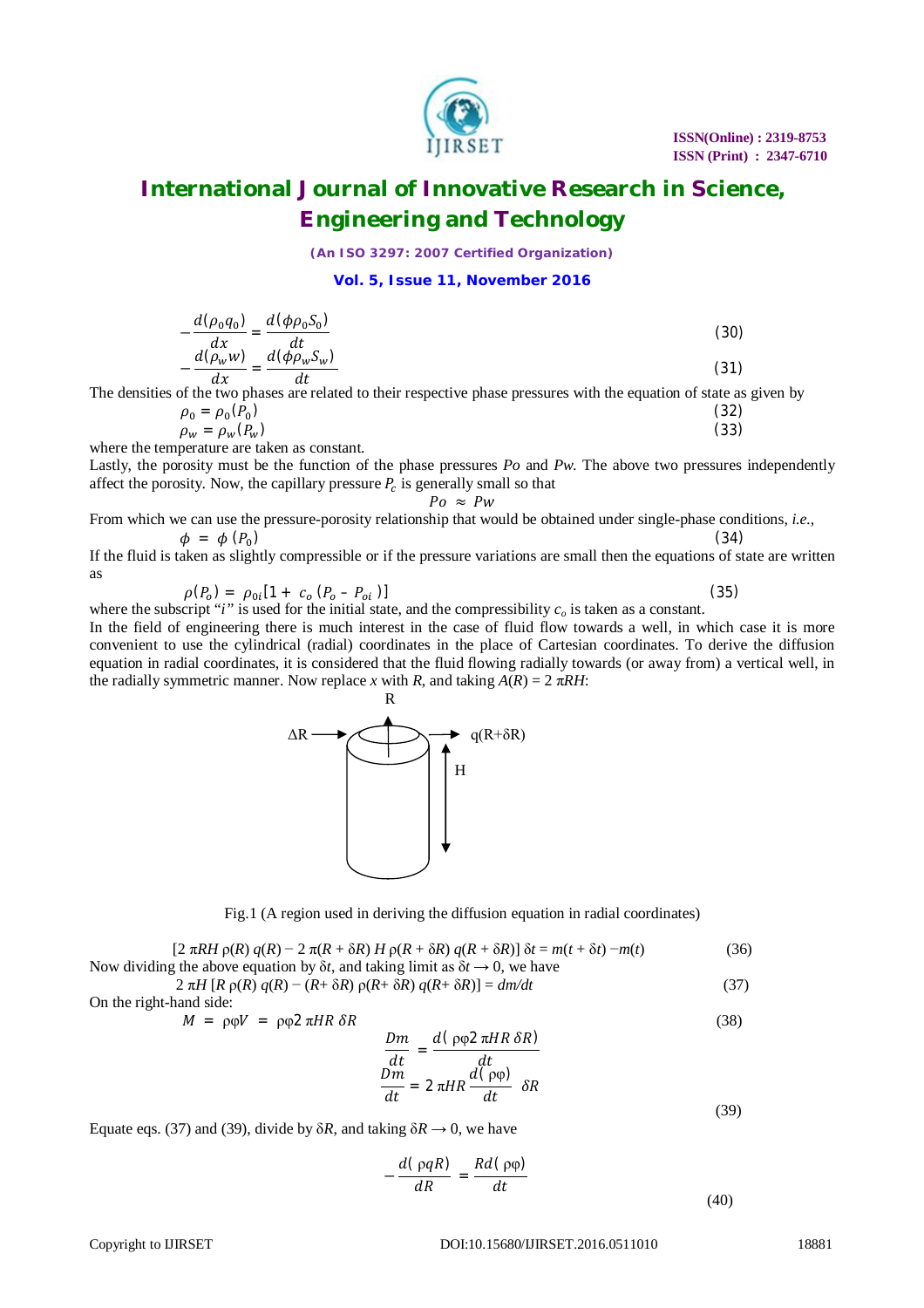

*(An ISO 3297: 2007 Certified Organization)*

#### **Vol. 5, Issue 11, November 2016**

Eq. (40) is the radial flow version of the continuity (*i.e.,* conservation of mass) equation. Now use the Darcy's law we have

$$
\frac{K}{\mu}\frac{d}{dR}\left(\rho R \frac{dP}{dR}\right) = \rho \varphi \left(c_f + c_\varphi\right) R \frac{dP}{dt} \tag{41}
$$

Follow the same procedure, we have

$$
\frac{1}{R}\frac{d}{dR}\left(R\frac{dP}{dR}\right)+c_f\left(\frac{dP}{dR}\right)^2=\frac{\varphi\mu\left(c_f+c_{\varphi}\right)}{k}\frac{dP}{dt}\tag{42}
$$

For the liquids, we again neglect the term  $c_f (dP / dR)^2$ , to arrive at

$$
\frac{dP}{dt} = \frac{k}{\varphi \mu c_t} \frac{1}{R} \frac{d}{dR} \left( R \frac{dP}{dR} \right)
$$
\n(43)

Eq. (43) is the governing equation for transient, radial flow of a liquid through porous rock.

#### **IV. DISCUSSION AND RESULTS**

The permeability is a function of rock type that varies with stress, temperature etc., and does not depend on the fluid. The effect of the fluid on the flow rate is accounted for by the term of viscosity. The numerical value of *k* for a given rock depends on the diameter of the pores in the rock "*d"* as well as on the degree of interconnectivity of the void space. The parameter that governs the rate at which fluid pressure diffuses through a rock mass is the hydraulic diffusivity which is defined by

$$
D_H = \frac{k}{\phi \mu c}
$$

The distance *d* at which a pressure disturbance will travel during an elapsed time *t* is given as

$$
d = \sqrt{4 D_H t}
$$

The time required for a pressure disturbance to travel a distance *d* is found by

$$
= \frac{\phi \mu c d}{4k}
$$

ଶ

 $t$ 

The pressure pulses obey a diffusion equation not a wave equation. So, they travel at a speed that continually decreases with time rather than travelling at a constant speed.

#### **REFERENCES**

- [1]. Celia M. A., Rajaram H., and Ferrand L. A. A multi-scale computational model for multiphase flow in porous media. Advances in Water Resources, 16(1): (1993), *pp*.81-92.
- [2]. Ewing, R. Aspects of upscaling in simulation of flow in porous media. *Adv. Water Resources 20*(5-6), (1997), *pp*. 349–358.
- [3]. Helmig, R. Multiphase Flow and Transport Processes in the Subsurface *– A Contribution to the Modeling of Hydrosystems*. Springer–Verlag (1997).
- [4]. Jahresbericht der Wasserwirtschaft Gemeinsamer Bericht der mit der Wasserwirtschaft befassten Bundesministerien Haushaltsjahr 1992. *Wasser und Boden 45*(5), (1993) *pp*. 504–516.
- [5]. Kinzelbach, W. and W. Sch¨afer. Stochastic modeling of insitu. bioremediation in heterogeneous aquifers. *Journal of Contaminant Hydrology*  10, (1992) *pp*. 47–73.
- [6]. Kobus, H. The role of large–scale experiments in groundwater and subsurface remediation research: The VEGAS concept and approach. In H. Kobus, B. Barczewski, and H. Koschitzky (Eds.), *Groundwater and Subsurface Remediation*, Springer–Verlag (1996), *pp*. 1–18.
- [7]. Mercer J. W. and Cohen R. M. A review of immiscible fluids in the subsurface: Properties, models, characterization and remediation. Journal of Contaminant Hydrology, 6(2): (1990), *pp*.107-163.
- [8]. Mercer J. W., Parker R. M., and Spalding C. P. Site characterization: Use of site characterization data to select applicable remediation technologies. In Subsurface Restoration Conference / Third International Conference on Water Quality Research, Dallas, TX, National Center for Ground Water Research. (1992), *pp*. 26-27.
- [9]. Miller C. T. and Gray W. G. Hydrogeological research: Just getting started Ground Water, 40(3): (2002), *pp*.224-231.
- [10]. Miller C. T. and Gray W. G. Hydrogeological research, education, and practice: A path to future contributions. Journal of Hydrologic Engineering, 13(1): (2008), *pp*.7-12.